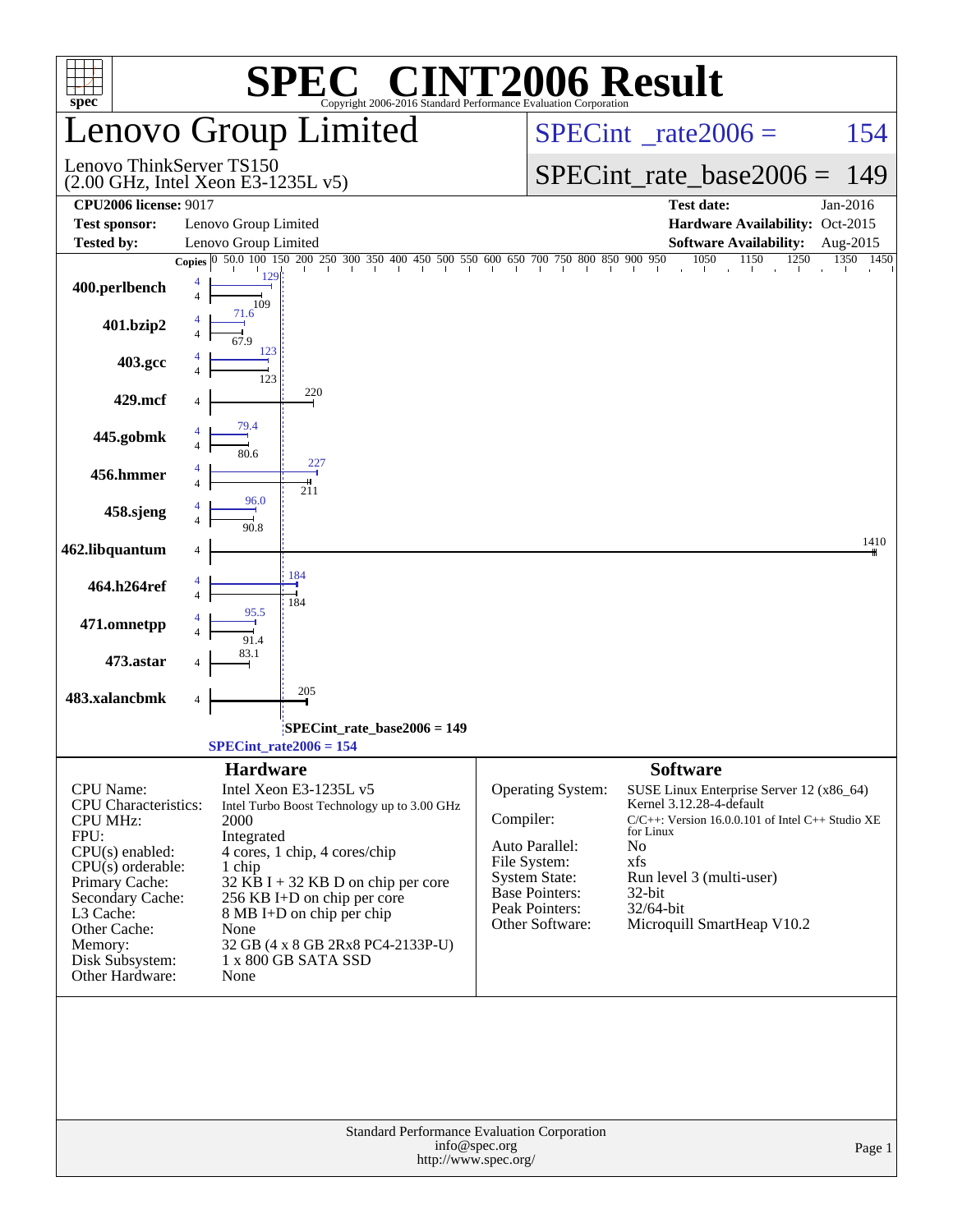

## enovo Group Limited

#### Lenovo ThinkServer TS150

SPECint rate $2006 = 154$ 

#### [SPECint\\_rate\\_base2006 =](http://www.spec.org/auto/cpu2006/Docs/result-fields.html#SPECintratebase2006) 149

**[Test sponsor:](http://www.spec.org/auto/cpu2006/Docs/result-fields.html#Testsponsor)** Lenovo Group Limited **[Hardware Availability:](http://www.spec.org/auto/cpu2006/Docs/result-fields.html#HardwareAvailability)** Oct-2015

(2.00 GHz, Intel Xeon E3-1235L v5)

**[CPU2006 license:](http://www.spec.org/auto/cpu2006/Docs/result-fields.html#CPU2006license)** 9017 **[Test date:](http://www.spec.org/auto/cpu2006/Docs/result-fields.html#Testdate)** Jan-2016 **[Tested by:](http://www.spec.org/auto/cpu2006/Docs/result-fields.html#Testedby)** Lenovo Group Limited **[Software Availability:](http://www.spec.org/auto/cpu2006/Docs/result-fields.html#SoftwareAvailability)** Aug-2015

#### **[Results Table](http://www.spec.org/auto/cpu2006/Docs/result-fields.html#ResultsTable)**

|                                                                                                          | <b>Base</b>   |                |       |                |       | <b>Peak</b>    |       |               |                |              |                |              |                |              |
|----------------------------------------------------------------------------------------------------------|---------------|----------------|-------|----------------|-------|----------------|-------|---------------|----------------|--------------|----------------|--------------|----------------|--------------|
| <b>Benchmark</b>                                                                                         | <b>Copies</b> | <b>Seconds</b> | Ratio | <b>Seconds</b> | Ratio | <b>Seconds</b> | Ratio | <b>Copies</b> | <b>Seconds</b> | <b>Ratio</b> | <b>Seconds</b> | <b>Ratio</b> | <b>Seconds</b> | <b>Ratio</b> |
| 400.perlbench                                                                                            |               | 360            | 109   | 358            | 109   | 357            | 110   |               | 302            | <u>129</u>   | 302            | 129          | 303            | 129          |
| 401.bzip2                                                                                                |               | 573            | 67.4  | 569            | 67.9  | 568            | 67.9  |               | 537            | 71.9         | 539            | 71.6         | 541            | 71.3         |
| $403.\text{gcc}$                                                                                         |               | 262            | 123   | 261            | 123   | 262            | 123   | 4             | 264            | 122          | 261            | 123          | 262            | 123          |
| $429$ .mcf                                                                                               |               | 167            | 219   | 166            | 220   | 166            | 220   |               | 167            | 219          | 166            | 220          | 166            | 220          |
| $445$ .gobmk                                                                                             |               | 522            | 80.4  | 520            | 80.7  | 521            | 80.6  |               | 527            | 79.6         | 528            | <u>79.4</u>  | 530            | 79.2         |
| 456.hmmer                                                                                                |               | 175            | 213   | 177            | 211   | 180            | 207   |               | 165            | 227          | 164            | 227          | 165            | 226          |
| $458$ .sjeng                                                                                             |               | 532            | 91.0  | 533            | 90.8  | 535            | 90.5  |               | 504            | 96.1         | 504            | 96.0         | 506            | 95.7         |
| 462.libquantum                                                                                           |               | 58.6           | 1410  | 58.7           | 1410  | 58.9           | 1410  |               | 58.6           | 1410         | 58.7           | 1410         | 58.9           | 1410         |
| 464.h264ref                                                                                              |               | 482            | 184   | 480            | 184   | 486            | 182   |               | 481            | 184          | 485            | 182          | 479            | 185          |
| 471.omnetpp                                                                                              |               | 273            | 91.5  | 274            | 91.4  | 277            | 90.4  |               | 262            | 95.5         | 263            | 95.0         | 261            | 95.6         |
| 473.astar                                                                                                |               | 338            | 83.1  | 338            | 83.1  | 340            | 82.6  |               | 338            | 83.1         | 338            | 83.1         | 340            | 82.6         |
| 483.xalancbmk                                                                                            |               | 134            | 206   | 134            | 205   | 136            | 204   |               | 134            | 206          | 134            | 205          | 136            | 204          |
| Results appear in the order in which they were run. Bold underlined text indicates a median measurement. |               |                |       |                |       |                |       |               |                |              |                |              |                |              |

#### **[Submit Notes](http://www.spec.org/auto/cpu2006/Docs/result-fields.html#SubmitNotes)**

 The taskset mechanism was used to bind copies to processors. The config file option 'submit' was used to generate taskset commands to bind each copy to a specific processor. For details, please see the config file.

#### **[Operating System Notes](http://www.spec.org/auto/cpu2006/Docs/result-fields.html#OperatingSystemNotes)**

 Stack size set to unlimited using "ulimit -s unlimited" Transparent Huge Pages enabled with: echo always > /sys/kernel/mm/transparent\_hugepage/enabled Filesystem page cache cleared with: echo 1 > /proc/sys/vm/drop\_caches

#### **[Platform Notes](http://www.spec.org/auto/cpu2006/Docs/result-fields.html#PlatformNotes)**

BIOS Configuration: EIST Support set to Enabled C1E Support set to Enabled C State Support set to Enabled Turbo Mode set to Enable Sysinfo program /home/cpu2006-1.2-ic16.0/config/sysinfo.rev6914 \$Rev: 6914 \$ \$Date:: 2014-06-25 #\$ e3fbb8667b5a285932ceab81e28219e1 running on TS150 Fri Jan 8 06:28:16 2016

 This section contains SUT (System Under Test) info as seen by some common utilities. To remove or add to this section, see: <http://www.spec.org/cpu2006/Docs/config.html#sysinfo>

Continued on next page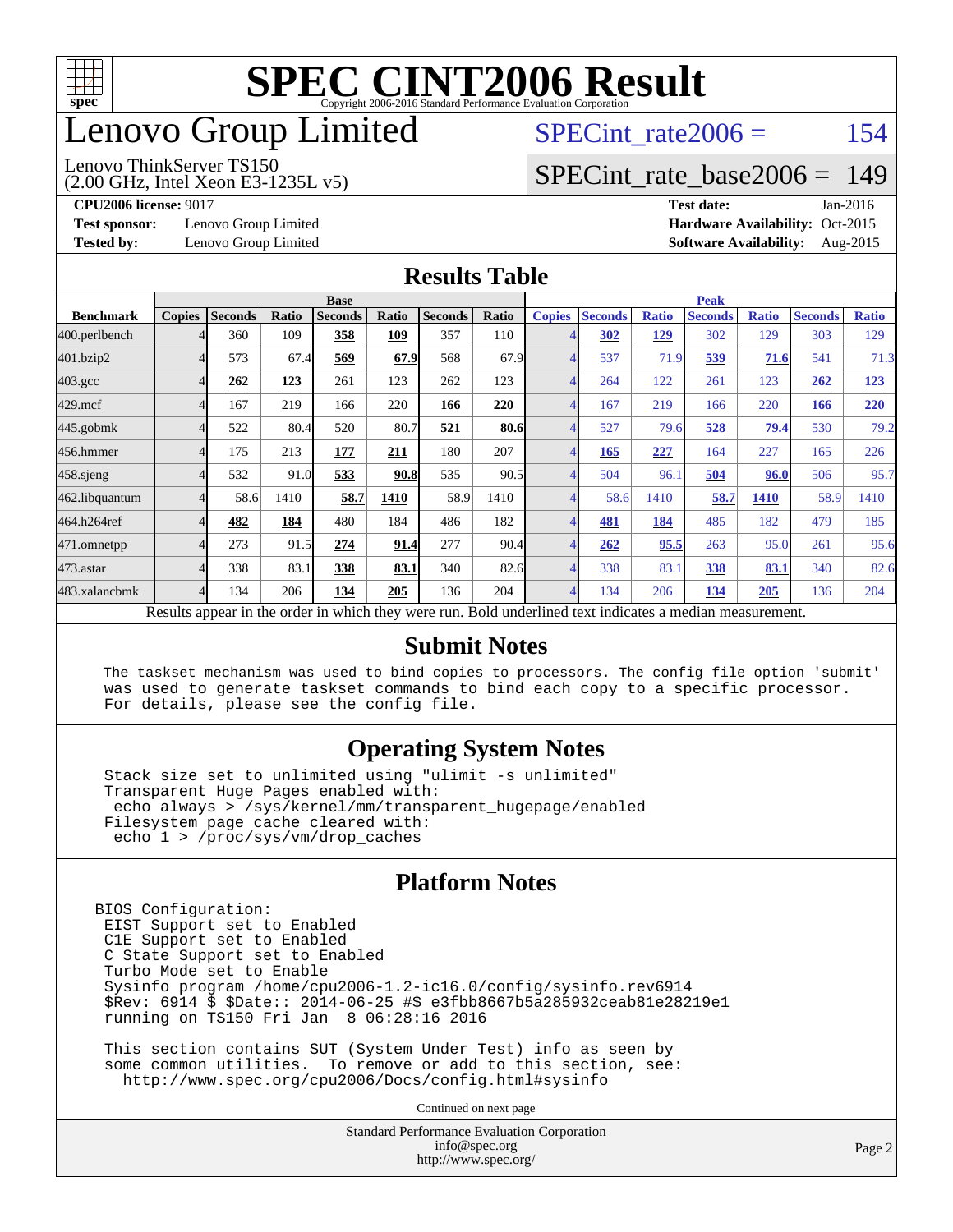

enovo Group Limited

SPECint rate $2006 = 154$ 

(2.00 GHz, Intel Xeon E3-1235L v5) Lenovo ThinkServer TS150

[SPECint\\_rate\\_base2006 =](http://www.spec.org/auto/cpu2006/Docs/result-fields.html#SPECintratebase2006) 149

**[Test sponsor:](http://www.spec.org/auto/cpu2006/Docs/result-fields.html#Testsponsor)** Lenovo Group Limited **[Hardware Availability:](http://www.spec.org/auto/cpu2006/Docs/result-fields.html#HardwareAvailability)** Oct-2015 **[Tested by:](http://www.spec.org/auto/cpu2006/Docs/result-fields.html#Testedby)** Lenovo Group Limited **[Software Availability:](http://www.spec.org/auto/cpu2006/Docs/result-fields.html#SoftwareAvailability)** Aug-2015

**[CPU2006 license:](http://www.spec.org/auto/cpu2006/Docs/result-fields.html#CPU2006license)** 9017 **[Test date:](http://www.spec.org/auto/cpu2006/Docs/result-fields.html#Testdate)** Jan-2016

#### **[Platform Notes \(Continued\)](http://www.spec.org/auto/cpu2006/Docs/result-fields.html#PlatformNotes)**

Standard Performance Evaluation Corporation [info@spec.org](mailto:info@spec.org) From /proc/cpuinfo model name : Intel(R) Xeon(R) CPU E3-1235L v5 @ 2.00GHz 1 "physical id"s (chips) 4 "processors" cores, siblings (Caution: counting these is hw and system dependent. The following excerpts from /proc/cpuinfo might not be reliable. Use with caution.) cpu cores : 4 siblings : 4 physical 0: cores 0 1 2 3 cache size : 8192 KB From /proc/meminfo MemTotal: 32933324 kB HugePages\_Total: 0<br>Hugepagesize: 2048 kB Hugepagesize: From /etc/\*release\* /etc/\*version\* SuSE-release: SUSE Linux Enterprise Server 12 (x86\_64) VERSION = 12 PATCHLEVEL = 0 # This file is deprecated and will be removed in a future service pack or release. # Please check /etc/os-release for details about this release. os-release: NAME="SLES" VERSION="12" VERSION\_ID="12" PRETTY\_NAME="SUSE Linux Enterprise Server 12" ID="sles" ANSI\_COLOR="0;32" CPE\_NAME="cpe:/o:suse:sles:12" uname -a: Linux TS150 3.12.28-4-default #1 SMP Thu Sep 25 17:02:34 UTC 2014 (9879bd4) x86\_64 x86\_64 x86\_64 GNU/Linux run-level 3 Jan 8 06:23 SPEC is set to: /home/cpu2006-1.2-ic16.0 Filesystem Type Size Used Avail Use% Mounted on<br>
/dev/sda3 xfs 693G 27G 667G 4% /home xfs 693G 27G 667G 4% /home Additional information from dmidecode: Warning: Use caution when you interpret this section. The 'dmidecode' program reads system data which is "intended to allow hardware to be accurately determined", but the intent may not be met, as there are frequent changes to hardware, firmware, and the "DMTF SMBIOS" standard. BIOS LENOVO FWKT32A 12/25/2015 Memory: Continued on next page

<http://www.spec.org/>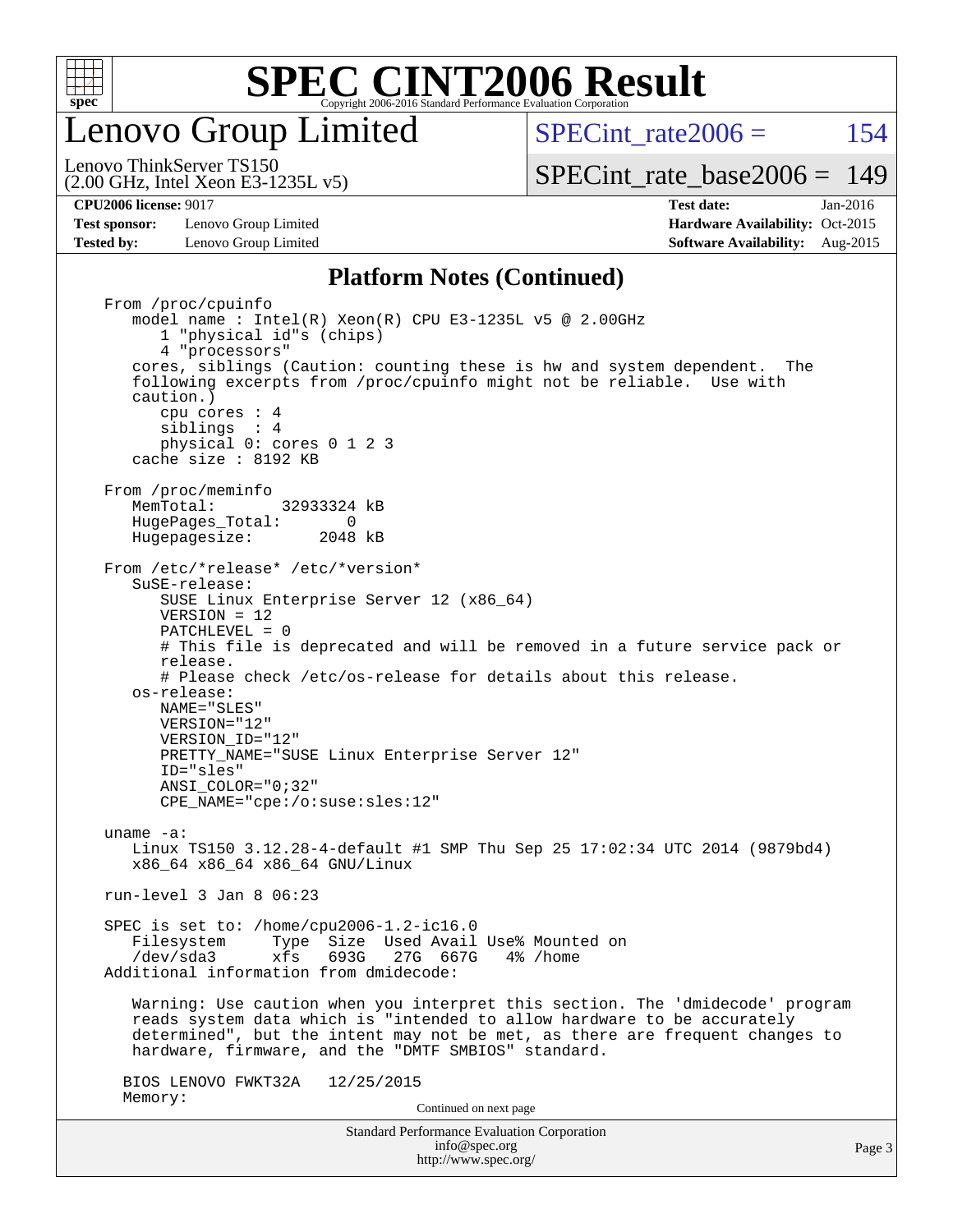

## enovo Group Limited

SPECint rate $2006 = 154$ 

(2.00 GHz, Intel Xeon E3-1235L v5) Lenovo ThinkServer TS150

SPECint rate base  $2006 = 149$ 

**[Test sponsor:](http://www.spec.org/auto/cpu2006/Docs/result-fields.html#Testsponsor)** Lenovo Group Limited **[Hardware Availability:](http://www.spec.org/auto/cpu2006/Docs/result-fields.html#HardwareAvailability)** Oct-2015

**[CPU2006 license:](http://www.spec.org/auto/cpu2006/Docs/result-fields.html#CPU2006license)** 9017 **[Test date:](http://www.spec.org/auto/cpu2006/Docs/result-fields.html#Testdate)** Jan-2016 **[Tested by:](http://www.spec.org/auto/cpu2006/Docs/result-fields.html#Testedby)** Lenovo Group Limited **[Software Availability:](http://www.spec.org/auto/cpu2006/Docs/result-fields.html#SoftwareAvailability)** Aug-2015

#### **[Platform Notes \(Continued\)](http://www.spec.org/auto/cpu2006/Docs/result-fields.html#PlatformNotes)**

4x Samsung M378A1G43DB0-CPB 8 GB 2 rank 2133 MHz

(End of data from sysinfo program)

#### **[General Notes](http://www.spec.org/auto/cpu2006/Docs/result-fields.html#GeneralNotes)**

Environment variables set by runspec before the start of the run: LD\_LIBRARY\_PATH = "/home/cpu2006-1.2-ic16.0/libs/32:/home/cpu2006-1.2-ic16.0/libs/64:/home/cpu2006-1.2-ic16.0/sh"

 Binaries compiled on a system with 1x Intel Core i5-4670K CPU + 32GB memory using RedHat EL 7.1 Transparent Huge Pages enabled with: echo always > /sys/kernel/mm/transparent\_hugepage/enabled

### **[Base Compiler Invocation](http://www.spec.org/auto/cpu2006/Docs/result-fields.html#BaseCompilerInvocation)**

[C benchmarks](http://www.spec.org/auto/cpu2006/Docs/result-fields.html#Cbenchmarks):

[icc -m32 -L/opt/intel/compilers\\_and\\_libraries\\_2016/linux/compiler/lib/ia32\\_lin](http://www.spec.org/cpu2006/results/res2016q1/cpu2006-20160125-38844.flags.html#user_CCbase_intel_icc_e10256ba5924b668798078a321b0cb3f)

[C++ benchmarks:](http://www.spec.org/auto/cpu2006/Docs/result-fields.html#CXXbenchmarks)

[icpc -m32 -L/opt/intel/compilers\\_and\\_libraries\\_2016/linux/compiler/lib/ia32\\_lin](http://www.spec.org/cpu2006/results/res2016q1/cpu2006-20160125-38844.flags.html#user_CXXbase_intel_icpc_b4f50a394bdb4597aa5879c16bc3f5c5)

### **[Base Portability Flags](http://www.spec.org/auto/cpu2006/Docs/result-fields.html#BasePortabilityFlags)**

 400.perlbench: [-D\\_FILE\\_OFFSET\\_BITS=64](http://www.spec.org/cpu2006/results/res2016q1/cpu2006-20160125-38844.flags.html#user_basePORTABILITY400_perlbench_file_offset_bits_64_438cf9856305ebd76870a2c6dc2689ab) [-DSPEC\\_CPU\\_LINUX\\_IA32](http://www.spec.org/cpu2006/results/res2016q1/cpu2006-20160125-38844.flags.html#b400.perlbench_baseCPORTABILITY_DSPEC_CPU_LINUX_IA32) 401.bzip2: [-D\\_FILE\\_OFFSET\\_BITS=64](http://www.spec.org/cpu2006/results/res2016q1/cpu2006-20160125-38844.flags.html#user_basePORTABILITY401_bzip2_file_offset_bits_64_438cf9856305ebd76870a2c6dc2689ab) 403.gcc: [-D\\_FILE\\_OFFSET\\_BITS=64](http://www.spec.org/cpu2006/results/res2016q1/cpu2006-20160125-38844.flags.html#user_basePORTABILITY403_gcc_file_offset_bits_64_438cf9856305ebd76870a2c6dc2689ab) 429.mcf: [-D\\_FILE\\_OFFSET\\_BITS=64](http://www.spec.org/cpu2006/results/res2016q1/cpu2006-20160125-38844.flags.html#user_basePORTABILITY429_mcf_file_offset_bits_64_438cf9856305ebd76870a2c6dc2689ab) 445.gobmk: [-D\\_FILE\\_OFFSET\\_BITS=64](http://www.spec.org/cpu2006/results/res2016q1/cpu2006-20160125-38844.flags.html#user_basePORTABILITY445_gobmk_file_offset_bits_64_438cf9856305ebd76870a2c6dc2689ab) 456.hmmer: [-D\\_FILE\\_OFFSET\\_BITS=64](http://www.spec.org/cpu2006/results/res2016q1/cpu2006-20160125-38844.flags.html#user_basePORTABILITY456_hmmer_file_offset_bits_64_438cf9856305ebd76870a2c6dc2689ab) 458.sjeng: [-D\\_FILE\\_OFFSET\\_BITS=64](http://www.spec.org/cpu2006/results/res2016q1/cpu2006-20160125-38844.flags.html#user_basePORTABILITY458_sjeng_file_offset_bits_64_438cf9856305ebd76870a2c6dc2689ab) 462.libquantum: [-D\\_FILE\\_OFFSET\\_BITS=64](http://www.spec.org/cpu2006/results/res2016q1/cpu2006-20160125-38844.flags.html#user_basePORTABILITY462_libquantum_file_offset_bits_64_438cf9856305ebd76870a2c6dc2689ab) [-DSPEC\\_CPU\\_LINUX](http://www.spec.org/cpu2006/results/res2016q1/cpu2006-20160125-38844.flags.html#b462.libquantum_baseCPORTABILITY_DSPEC_CPU_LINUX) 464.h264ref: [-D\\_FILE\\_OFFSET\\_BITS=64](http://www.spec.org/cpu2006/results/res2016q1/cpu2006-20160125-38844.flags.html#user_basePORTABILITY464_h264ref_file_offset_bits_64_438cf9856305ebd76870a2c6dc2689ab) 471.omnetpp: [-D\\_FILE\\_OFFSET\\_BITS=64](http://www.spec.org/cpu2006/results/res2016q1/cpu2006-20160125-38844.flags.html#user_basePORTABILITY471_omnetpp_file_offset_bits_64_438cf9856305ebd76870a2c6dc2689ab) 473.astar: [-D\\_FILE\\_OFFSET\\_BITS=64](http://www.spec.org/cpu2006/results/res2016q1/cpu2006-20160125-38844.flags.html#user_basePORTABILITY473_astar_file_offset_bits_64_438cf9856305ebd76870a2c6dc2689ab) 483.xalancbmk: [-D\\_FILE\\_OFFSET\\_BITS=64](http://www.spec.org/cpu2006/results/res2016q1/cpu2006-20160125-38844.flags.html#user_basePORTABILITY483_xalancbmk_file_offset_bits_64_438cf9856305ebd76870a2c6dc2689ab) [-DSPEC\\_CPU\\_LINUX](http://www.spec.org/cpu2006/results/res2016q1/cpu2006-20160125-38844.flags.html#b483.xalancbmk_baseCXXPORTABILITY_DSPEC_CPU_LINUX)

#### **[Base Optimization Flags](http://www.spec.org/auto/cpu2006/Docs/result-fields.html#BaseOptimizationFlags)**

[C benchmarks](http://www.spec.org/auto/cpu2006/Docs/result-fields.html#Cbenchmarks):

[-xCORE-AVX2](http://www.spec.org/cpu2006/results/res2016q1/cpu2006-20160125-38844.flags.html#user_CCbase_f-xAVX2_5f5fc0cbe2c9f62c816d3e45806c70d7) [-ipo](http://www.spec.org/cpu2006/results/res2016q1/cpu2006-20160125-38844.flags.html#user_CCbase_f-ipo) [-O3](http://www.spec.org/cpu2006/results/res2016q1/cpu2006-20160125-38844.flags.html#user_CCbase_f-O3) [-no-prec-div](http://www.spec.org/cpu2006/results/res2016q1/cpu2006-20160125-38844.flags.html#user_CCbase_f-no-prec-div) [-opt-prefetch](http://www.spec.org/cpu2006/results/res2016q1/cpu2006-20160125-38844.flags.html#user_CCbase_f-opt-prefetch) [-opt-mem-layout-trans=3](http://www.spec.org/cpu2006/results/res2016q1/cpu2006-20160125-38844.flags.html#user_CCbase_f-opt-mem-layout-trans_a7b82ad4bd7abf52556d4961a2ae94d5)

[C++ benchmarks:](http://www.spec.org/auto/cpu2006/Docs/result-fields.html#CXXbenchmarks)

[-xCORE-AVX2](http://www.spec.org/cpu2006/results/res2016q1/cpu2006-20160125-38844.flags.html#user_CXXbase_f-xAVX2_5f5fc0cbe2c9f62c816d3e45806c70d7) [-ipo](http://www.spec.org/cpu2006/results/res2016q1/cpu2006-20160125-38844.flags.html#user_CXXbase_f-ipo) [-O3](http://www.spec.org/cpu2006/results/res2016q1/cpu2006-20160125-38844.flags.html#user_CXXbase_f-O3) [-no-prec-div](http://www.spec.org/cpu2006/results/res2016q1/cpu2006-20160125-38844.flags.html#user_CXXbase_f-no-prec-div) [-opt-prefetch](http://www.spec.org/cpu2006/results/res2016q1/cpu2006-20160125-38844.flags.html#user_CXXbase_f-opt-prefetch) [-opt-mem-layout-trans=3](http://www.spec.org/cpu2006/results/res2016q1/cpu2006-20160125-38844.flags.html#user_CXXbase_f-opt-mem-layout-trans_a7b82ad4bd7abf52556d4961a2ae94d5) [-Wl,-z,muldefs](http://www.spec.org/cpu2006/results/res2016q1/cpu2006-20160125-38844.flags.html#user_CXXbase_link_force_multiple1_74079c344b956b9658436fd1b6dd3a8a) [-L/sh -lsmartheap](http://www.spec.org/cpu2006/results/res2016q1/cpu2006-20160125-38844.flags.html#user_CXXbase_SmartHeap_32f6c82aa1ed9c52345d30cf6e4a0499)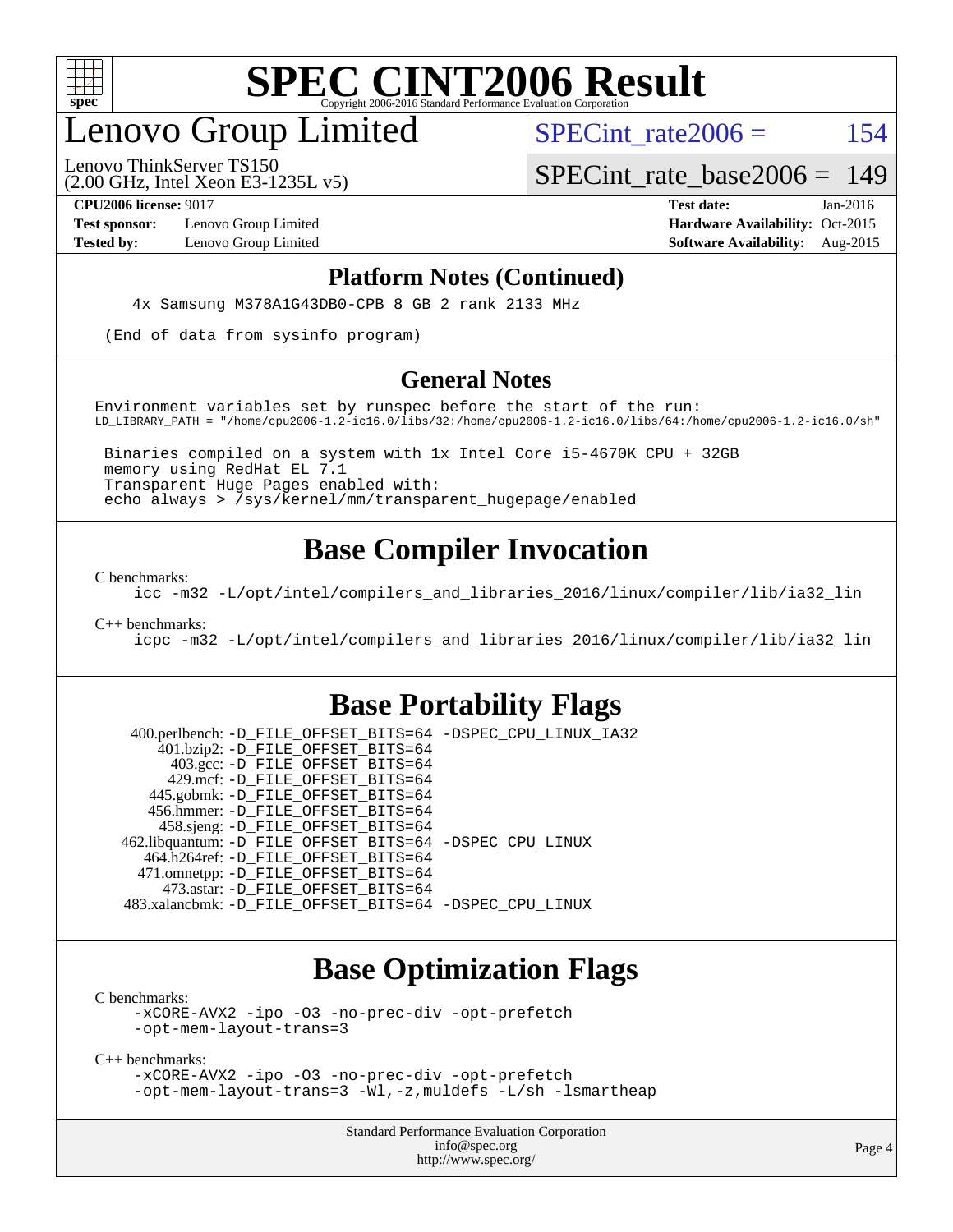

### enovo Group Limited

Lenovo ThinkServer TS150

SPECint rate $2006 = 154$ 

[SPECint\\_rate\\_base2006 =](http://www.spec.org/auto/cpu2006/Docs/result-fields.html#SPECintratebase2006) 149

**[Test sponsor:](http://www.spec.org/auto/cpu2006/Docs/result-fields.html#Testsponsor)** Lenovo Group Limited **[Hardware Availability:](http://www.spec.org/auto/cpu2006/Docs/result-fields.html#HardwareAvailability)** Oct-2015

(2.00 GHz, Intel Xeon E3-1235L v5)

**[CPU2006 license:](http://www.spec.org/auto/cpu2006/Docs/result-fields.html#CPU2006license)** 9017 **[Test date:](http://www.spec.org/auto/cpu2006/Docs/result-fields.html#Testdate)** Jan-2016 **[Tested by:](http://www.spec.org/auto/cpu2006/Docs/result-fields.html#Testedby)** Lenovo Group Limited **[Software Availability:](http://www.spec.org/auto/cpu2006/Docs/result-fields.html#SoftwareAvailability)** Aug-2015

#### **[Base Other Flags](http://www.spec.org/auto/cpu2006/Docs/result-fields.html#BaseOtherFlags)**

[C benchmarks](http://www.spec.org/auto/cpu2006/Docs/result-fields.html#Cbenchmarks):

403.gcc: [-Dalloca=\\_alloca](http://www.spec.org/cpu2006/results/res2016q1/cpu2006-20160125-38844.flags.html#b403.gcc_baseEXTRA_CFLAGS_Dalloca_be3056838c12de2578596ca5467af7f3)

### **[Peak Compiler Invocation](http://www.spec.org/auto/cpu2006/Docs/result-fields.html#PeakCompilerInvocation)**

[C benchmarks \(except as noted below\)](http://www.spec.org/auto/cpu2006/Docs/result-fields.html#Cbenchmarksexceptasnotedbelow):

[icc -m32 -L/opt/intel/compilers\\_and\\_libraries\\_2016/linux/compiler/lib/ia32\\_lin](http://www.spec.org/cpu2006/results/res2016q1/cpu2006-20160125-38844.flags.html#user_CCpeak_intel_icc_e10256ba5924b668798078a321b0cb3f)

400.perlbench: [icc -m64](http://www.spec.org/cpu2006/results/res2016q1/cpu2006-20160125-38844.flags.html#user_peakCCLD400_perlbench_intel_icc_64bit_bda6cc9af1fdbb0edc3795bac97ada53)

401.bzip2: [icc -m64](http://www.spec.org/cpu2006/results/res2016q1/cpu2006-20160125-38844.flags.html#user_peakCCLD401_bzip2_intel_icc_64bit_bda6cc9af1fdbb0edc3795bac97ada53)

456.hmmer: [icc -m64](http://www.spec.org/cpu2006/results/res2016q1/cpu2006-20160125-38844.flags.html#user_peakCCLD456_hmmer_intel_icc_64bit_bda6cc9af1fdbb0edc3795bac97ada53)

458.sjeng: [icc -m64](http://www.spec.org/cpu2006/results/res2016q1/cpu2006-20160125-38844.flags.html#user_peakCCLD458_sjeng_intel_icc_64bit_bda6cc9af1fdbb0edc3795bac97ada53)

[C++ benchmarks:](http://www.spec.org/auto/cpu2006/Docs/result-fields.html#CXXbenchmarks)

[icpc -m32 -L/opt/intel/compilers\\_and\\_libraries\\_2016/linux/compiler/lib/ia32\\_lin](http://www.spec.org/cpu2006/results/res2016q1/cpu2006-20160125-38844.flags.html#user_CXXpeak_intel_icpc_b4f50a394bdb4597aa5879c16bc3f5c5)

### **[Peak Portability Flags](http://www.spec.org/auto/cpu2006/Docs/result-fields.html#PeakPortabilityFlags)**

 400.perlbench: [-D\\_FILE\\_OFFSET\\_BITS=64](http://www.spec.org/cpu2006/results/res2016q1/cpu2006-20160125-38844.flags.html#user_peakPORTABILITY400_perlbench_file_offset_bits_64_438cf9856305ebd76870a2c6dc2689ab) [-DSPEC\\_CPU\\_LP64](http://www.spec.org/cpu2006/results/res2016q1/cpu2006-20160125-38844.flags.html#b400.perlbench_peakCPORTABILITY_DSPEC_CPU_LP64) [-DSPEC\\_CPU\\_LINUX\\_X64](http://www.spec.org/cpu2006/results/res2016q1/cpu2006-20160125-38844.flags.html#b400.perlbench_peakCPORTABILITY_DSPEC_CPU_LINUX_X64) 401.bzip2: [-D\\_FILE\\_OFFSET\\_BITS=64](http://www.spec.org/cpu2006/results/res2016q1/cpu2006-20160125-38844.flags.html#user_peakPORTABILITY401_bzip2_file_offset_bits_64_438cf9856305ebd76870a2c6dc2689ab) [-DSPEC\\_CPU\\_LP64](http://www.spec.org/cpu2006/results/res2016q1/cpu2006-20160125-38844.flags.html#suite_peakCPORTABILITY401_bzip2_DSPEC_CPU_LP64) 403.gcc: [-D\\_FILE\\_OFFSET\\_BITS=64](http://www.spec.org/cpu2006/results/res2016q1/cpu2006-20160125-38844.flags.html#user_peakPORTABILITY403_gcc_file_offset_bits_64_438cf9856305ebd76870a2c6dc2689ab) 429.mcf: [-D\\_FILE\\_OFFSET\\_BITS=64](http://www.spec.org/cpu2006/results/res2016q1/cpu2006-20160125-38844.flags.html#user_peakPORTABILITY429_mcf_file_offset_bits_64_438cf9856305ebd76870a2c6dc2689ab) 445.gobmk: [-D\\_FILE\\_OFFSET\\_BITS=64](http://www.spec.org/cpu2006/results/res2016q1/cpu2006-20160125-38844.flags.html#user_peakPORTABILITY445_gobmk_file_offset_bits_64_438cf9856305ebd76870a2c6dc2689ab) 456.hmmer: [-D\\_FILE\\_OFFSET\\_BITS=64](http://www.spec.org/cpu2006/results/res2016q1/cpu2006-20160125-38844.flags.html#user_peakPORTABILITY456_hmmer_file_offset_bits_64_438cf9856305ebd76870a2c6dc2689ab) [-DSPEC\\_CPU\\_LP64](http://www.spec.org/cpu2006/results/res2016q1/cpu2006-20160125-38844.flags.html#suite_peakCPORTABILITY456_hmmer_DSPEC_CPU_LP64) 458.sjeng: [-D\\_FILE\\_OFFSET\\_BITS=64](http://www.spec.org/cpu2006/results/res2016q1/cpu2006-20160125-38844.flags.html#user_peakPORTABILITY458_sjeng_file_offset_bits_64_438cf9856305ebd76870a2c6dc2689ab) [-DSPEC\\_CPU\\_LP64](http://www.spec.org/cpu2006/results/res2016q1/cpu2006-20160125-38844.flags.html#suite_peakCPORTABILITY458_sjeng_DSPEC_CPU_LP64) 462.libquantum: [-D\\_FILE\\_OFFSET\\_BITS=64](http://www.spec.org/cpu2006/results/res2016q1/cpu2006-20160125-38844.flags.html#user_peakPORTABILITY462_libquantum_file_offset_bits_64_438cf9856305ebd76870a2c6dc2689ab) [-DSPEC\\_CPU\\_LINUX](http://www.spec.org/cpu2006/results/res2016q1/cpu2006-20160125-38844.flags.html#b462.libquantum_peakCPORTABILITY_DSPEC_CPU_LINUX) 464.h264ref: [-D\\_FILE\\_OFFSET\\_BITS=64](http://www.spec.org/cpu2006/results/res2016q1/cpu2006-20160125-38844.flags.html#user_peakPORTABILITY464_h264ref_file_offset_bits_64_438cf9856305ebd76870a2c6dc2689ab) 471.omnetpp: [-D\\_FILE\\_OFFSET\\_BITS=64](http://www.spec.org/cpu2006/results/res2016q1/cpu2006-20160125-38844.flags.html#user_peakPORTABILITY471_omnetpp_file_offset_bits_64_438cf9856305ebd76870a2c6dc2689ab) 473.astar: [-D\\_FILE\\_OFFSET\\_BITS=64](http://www.spec.org/cpu2006/results/res2016q1/cpu2006-20160125-38844.flags.html#user_peakPORTABILITY473_astar_file_offset_bits_64_438cf9856305ebd76870a2c6dc2689ab) 483.xalancbmk: [-D\\_FILE\\_OFFSET\\_BITS=64](http://www.spec.org/cpu2006/results/res2016q1/cpu2006-20160125-38844.flags.html#user_peakPORTABILITY483_xalancbmk_file_offset_bits_64_438cf9856305ebd76870a2c6dc2689ab) [-DSPEC\\_CPU\\_LINUX](http://www.spec.org/cpu2006/results/res2016q1/cpu2006-20160125-38844.flags.html#b483.xalancbmk_peakCXXPORTABILITY_DSPEC_CPU_LINUX)

### **[Peak Optimization Flags](http://www.spec.org/auto/cpu2006/Docs/result-fields.html#PeakOptimizationFlags)**

[C benchmarks](http://www.spec.org/auto/cpu2006/Docs/result-fields.html#Cbenchmarks):

 400.perlbench: [-xCORE-AVX2](http://www.spec.org/cpu2006/results/res2016q1/cpu2006-20160125-38844.flags.html#user_peakPASS2_CFLAGSPASS2_LDCFLAGS400_perlbench_f-xAVX2_5f5fc0cbe2c9f62c816d3e45806c70d7)(pass 2) [-prof-gen:threadsafe](http://www.spec.org/cpu2006/results/res2016q1/cpu2006-20160125-38844.flags.html#user_peakPASS1_CFLAGSPASS1_LDCFLAGS400_perlbench_prof_gen_21a26eb79f378b550acd7bec9fe4467a)(pass 1) [-ipo](http://www.spec.org/cpu2006/results/res2016q1/cpu2006-20160125-38844.flags.html#user_peakPASS2_CFLAGSPASS2_LDCFLAGS400_perlbench_f-ipo)(pass 2) [-O3](http://www.spec.org/cpu2006/results/res2016q1/cpu2006-20160125-38844.flags.html#user_peakPASS2_CFLAGSPASS2_LDCFLAGS400_perlbench_f-O3)(pass 2) [-no-prec-div](http://www.spec.org/cpu2006/results/res2016q1/cpu2006-20160125-38844.flags.html#user_peakPASS2_CFLAGSPASS2_LDCFLAGS400_perlbench_f-no-prec-div)(pass 2) [-par-num-threads=1](http://www.spec.org/cpu2006/results/res2016q1/cpu2006-20160125-38844.flags.html#user_peakPASS1_CFLAGSPASS1_LDCFLAGS400_perlbench_par_num_threads_786a6ff141b4e9e90432e998842df6c2)(pass 1) [-prof-use](http://www.spec.org/cpu2006/results/res2016q1/cpu2006-20160125-38844.flags.html#user_peakPASS2_CFLAGSPASS2_LDCFLAGS400_perlbench_prof_use_bccf7792157ff70d64e32fe3e1250b55)(pass 2) [-auto-ilp32](http://www.spec.org/cpu2006/results/res2016q1/cpu2006-20160125-38844.flags.html#user_peakCOPTIMIZE400_perlbench_f-auto-ilp32)

Continued on next page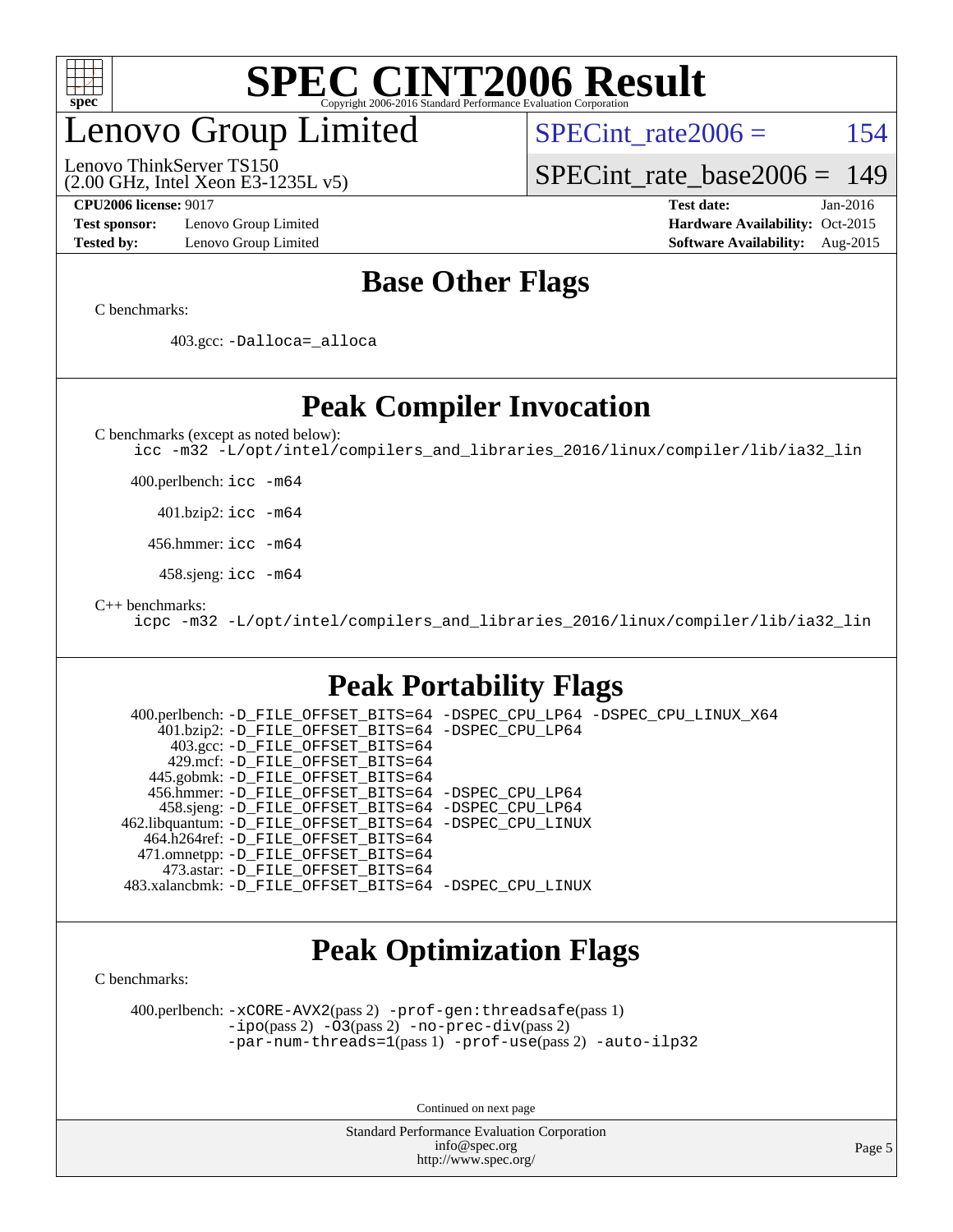

enovo Group Limited

SPECint rate $2006 = 154$ 

(2.00 GHz, Intel Xeon E3-1235L v5) Lenovo ThinkServer TS150

[SPECint\\_rate\\_base2006 =](http://www.spec.org/auto/cpu2006/Docs/result-fields.html#SPECintratebase2006) 149

**[Test sponsor:](http://www.spec.org/auto/cpu2006/Docs/result-fields.html#Testsponsor)** Lenovo Group Limited **[Hardware Availability:](http://www.spec.org/auto/cpu2006/Docs/result-fields.html#HardwareAvailability)** Oct-2015

**[CPU2006 license:](http://www.spec.org/auto/cpu2006/Docs/result-fields.html#CPU2006license)** 9017 **[Test date:](http://www.spec.org/auto/cpu2006/Docs/result-fields.html#Testdate)** Jan-2016 **[Tested by:](http://www.spec.org/auto/cpu2006/Docs/result-fields.html#Testedby)** Lenovo Group Limited **[Software Availability:](http://www.spec.org/auto/cpu2006/Docs/result-fields.html#SoftwareAvailability)** Aug-2015

### **[Peak Optimization Flags \(Continued\)](http://www.spec.org/auto/cpu2006/Docs/result-fields.html#PeakOptimizationFlags)**

 401.bzip2: [-xCORE-AVX2](http://www.spec.org/cpu2006/results/res2016q1/cpu2006-20160125-38844.flags.html#user_peakPASS2_CFLAGSPASS2_LDCFLAGS401_bzip2_f-xAVX2_5f5fc0cbe2c9f62c816d3e45806c70d7)(pass 2) [-prof-gen:threadsafe](http://www.spec.org/cpu2006/results/res2016q1/cpu2006-20160125-38844.flags.html#user_peakPASS1_CFLAGSPASS1_LDCFLAGS401_bzip2_prof_gen_21a26eb79f378b550acd7bec9fe4467a)(pass 1)  $-i\text{po}(pass 2) -03(pass 2) -no-prec-div(pass 2)$  $-i\text{po}(pass 2) -03(pass 2) -no-prec-div(pass 2)$  $-i\text{po}(pass 2) -03(pass 2) -no-prec-div(pass 2)$ [-par-num-threads=1](http://www.spec.org/cpu2006/results/res2016q1/cpu2006-20160125-38844.flags.html#user_peakPASS1_CFLAGSPASS1_LDCFLAGS401_bzip2_par_num_threads_786a6ff141b4e9e90432e998842df6c2)(pass 1) [-prof-use](http://www.spec.org/cpu2006/results/res2016q1/cpu2006-20160125-38844.flags.html#user_peakPASS2_CFLAGSPASS2_LDCFLAGS401_bzip2_prof_use_bccf7792157ff70d64e32fe3e1250b55)(pass 2) [-opt-prefetch](http://www.spec.org/cpu2006/results/res2016q1/cpu2006-20160125-38844.flags.html#user_peakCOPTIMIZE401_bzip2_f-opt-prefetch) [-auto-ilp32](http://www.spec.org/cpu2006/results/res2016q1/cpu2006-20160125-38844.flags.html#user_peakCOPTIMIZE401_bzip2_f-auto-ilp32) [-ansi-alias](http://www.spec.org/cpu2006/results/res2016q1/cpu2006-20160125-38844.flags.html#user_peakCOPTIMIZE401_bzip2_f-ansi-alias) 403.gcc: [-xCORE-AVX2](http://www.spec.org/cpu2006/results/res2016q1/cpu2006-20160125-38844.flags.html#user_peakCOPTIMIZE403_gcc_f-xAVX2_5f5fc0cbe2c9f62c816d3e45806c70d7) [-ipo](http://www.spec.org/cpu2006/results/res2016q1/cpu2006-20160125-38844.flags.html#user_peakCOPTIMIZE403_gcc_f-ipo) [-O3](http://www.spec.org/cpu2006/results/res2016q1/cpu2006-20160125-38844.flags.html#user_peakCOPTIMIZE403_gcc_f-O3) [-no-prec-div](http://www.spec.org/cpu2006/results/res2016q1/cpu2006-20160125-38844.flags.html#user_peakCOPTIMIZE403_gcc_f-no-prec-div)  $429$ .mcf: basepeak = yes 445.gobmk: [-xCORE-AVX2](http://www.spec.org/cpu2006/results/res2016q1/cpu2006-20160125-38844.flags.html#user_peakPASS2_CFLAGSPASS2_LDCFLAGS445_gobmk_f-xAVX2_5f5fc0cbe2c9f62c816d3e45806c70d7)(pass 2) [-prof-gen:threadsafe](http://www.spec.org/cpu2006/results/res2016q1/cpu2006-20160125-38844.flags.html#user_peakPASS1_CFLAGSPASS1_LDCFLAGS445_gobmk_prof_gen_21a26eb79f378b550acd7bec9fe4467a)(pass 1) [-prof-use](http://www.spec.org/cpu2006/results/res2016q1/cpu2006-20160125-38844.flags.html#user_peakPASS2_CFLAGSPASS2_LDCFLAGS445_gobmk_prof_use_bccf7792157ff70d64e32fe3e1250b55)(pass 2) [-par-num-threads=1](http://www.spec.org/cpu2006/results/res2016q1/cpu2006-20160125-38844.flags.html#user_peakPASS1_CFLAGSPASS1_LDCFLAGS445_gobmk_par_num_threads_786a6ff141b4e9e90432e998842df6c2)(pass 1) [-ansi-alias](http://www.spec.org/cpu2006/results/res2016q1/cpu2006-20160125-38844.flags.html#user_peakCOPTIMIZE445_gobmk_f-ansi-alias) [-opt-mem-layout-trans=3](http://www.spec.org/cpu2006/results/res2016q1/cpu2006-20160125-38844.flags.html#user_peakCOPTIMIZE445_gobmk_f-opt-mem-layout-trans_a7b82ad4bd7abf52556d4961a2ae94d5) 456.hmmer: [-xCORE-AVX2](http://www.spec.org/cpu2006/results/res2016q1/cpu2006-20160125-38844.flags.html#user_peakCOPTIMIZE456_hmmer_f-xAVX2_5f5fc0cbe2c9f62c816d3e45806c70d7) [-ipo](http://www.spec.org/cpu2006/results/res2016q1/cpu2006-20160125-38844.flags.html#user_peakCOPTIMIZE456_hmmer_f-ipo) [-O3](http://www.spec.org/cpu2006/results/res2016q1/cpu2006-20160125-38844.flags.html#user_peakCOPTIMIZE456_hmmer_f-O3) [-no-prec-div](http://www.spec.org/cpu2006/results/res2016q1/cpu2006-20160125-38844.flags.html#user_peakCOPTIMIZE456_hmmer_f-no-prec-div) [-unroll2](http://www.spec.org/cpu2006/results/res2016q1/cpu2006-20160125-38844.flags.html#user_peakCOPTIMIZE456_hmmer_f-unroll_784dae83bebfb236979b41d2422d7ec2) [-auto-ilp32](http://www.spec.org/cpu2006/results/res2016q1/cpu2006-20160125-38844.flags.html#user_peakCOPTIMIZE456_hmmer_f-auto-ilp32) 458.sjeng: [-xCORE-AVX2](http://www.spec.org/cpu2006/results/res2016q1/cpu2006-20160125-38844.flags.html#user_peakPASS2_CFLAGSPASS2_LDCFLAGS458_sjeng_f-xAVX2_5f5fc0cbe2c9f62c816d3e45806c70d7)(pass 2) [-prof-gen:threadsafe](http://www.spec.org/cpu2006/results/res2016q1/cpu2006-20160125-38844.flags.html#user_peakPASS1_CFLAGSPASS1_LDCFLAGS458_sjeng_prof_gen_21a26eb79f378b550acd7bec9fe4467a)(pass 1) [-ipo](http://www.spec.org/cpu2006/results/res2016q1/cpu2006-20160125-38844.flags.html#user_peakPASS2_CFLAGSPASS2_LDCFLAGS458_sjeng_f-ipo)(pass 2) [-O3](http://www.spec.org/cpu2006/results/res2016q1/cpu2006-20160125-38844.flags.html#user_peakPASS2_CFLAGSPASS2_LDCFLAGS458_sjeng_f-O3)(pass 2) [-no-prec-div](http://www.spec.org/cpu2006/results/res2016q1/cpu2006-20160125-38844.flags.html#user_peakPASS2_CFLAGSPASS2_LDCFLAGS458_sjeng_f-no-prec-div)(pass 2) [-par-num-threads=1](http://www.spec.org/cpu2006/results/res2016q1/cpu2006-20160125-38844.flags.html#user_peakPASS1_CFLAGSPASS1_LDCFLAGS458_sjeng_par_num_threads_786a6ff141b4e9e90432e998842df6c2)(pass 1) [-prof-use](http://www.spec.org/cpu2006/results/res2016q1/cpu2006-20160125-38844.flags.html#user_peakPASS2_CFLAGSPASS2_LDCFLAGS458_sjeng_prof_use_bccf7792157ff70d64e32fe3e1250b55)(pass 2) [-unroll4](http://www.spec.org/cpu2006/results/res2016q1/cpu2006-20160125-38844.flags.html#user_peakCOPTIMIZE458_sjeng_f-unroll_4e5e4ed65b7fd20bdcd365bec371b81f) [-auto-ilp32](http://www.spec.org/cpu2006/results/res2016q1/cpu2006-20160125-38844.flags.html#user_peakCOPTIMIZE458_sjeng_f-auto-ilp32) 462.libquantum: basepeak = yes 464.h264ref: [-xCORE-AVX2](http://www.spec.org/cpu2006/results/res2016q1/cpu2006-20160125-38844.flags.html#user_peakPASS2_CFLAGSPASS2_LDCFLAGS464_h264ref_f-xAVX2_5f5fc0cbe2c9f62c816d3e45806c70d7)(pass 2) [-prof-gen:threadsafe](http://www.spec.org/cpu2006/results/res2016q1/cpu2006-20160125-38844.flags.html#user_peakPASS1_CFLAGSPASS1_LDCFLAGS464_h264ref_prof_gen_21a26eb79f378b550acd7bec9fe4467a)(pass 1) [-ipo](http://www.spec.org/cpu2006/results/res2016q1/cpu2006-20160125-38844.flags.html#user_peakPASS2_CFLAGSPASS2_LDCFLAGS464_h264ref_f-ipo)(pass 2) [-O3](http://www.spec.org/cpu2006/results/res2016q1/cpu2006-20160125-38844.flags.html#user_peakPASS2_CFLAGSPASS2_LDCFLAGS464_h264ref_f-O3)(pass 2) [-no-prec-div](http://www.spec.org/cpu2006/results/res2016q1/cpu2006-20160125-38844.flags.html#user_peakPASS2_CFLAGSPASS2_LDCFLAGS464_h264ref_f-no-prec-div)(pass 2) [-par-num-threads=1](http://www.spec.org/cpu2006/results/res2016q1/cpu2006-20160125-38844.flags.html#user_peakPASS1_CFLAGSPASS1_LDCFLAGS464_h264ref_par_num_threads_786a6ff141b4e9e90432e998842df6c2)(pass 1) [-prof-use](http://www.spec.org/cpu2006/results/res2016q1/cpu2006-20160125-38844.flags.html#user_peakPASS2_CFLAGSPASS2_LDCFLAGS464_h264ref_prof_use_bccf7792157ff70d64e32fe3e1250b55)(pass 2) [-unroll2](http://www.spec.org/cpu2006/results/res2016q1/cpu2006-20160125-38844.flags.html#user_peakCOPTIMIZE464_h264ref_f-unroll_784dae83bebfb236979b41d2422d7ec2) [-ansi-alias](http://www.spec.org/cpu2006/results/res2016q1/cpu2006-20160125-38844.flags.html#user_peakCOPTIMIZE464_h264ref_f-ansi-alias) [C++ benchmarks:](http://www.spec.org/auto/cpu2006/Docs/result-fields.html#CXXbenchmarks) 471.omnetpp: [-xCORE-AVX2](http://www.spec.org/cpu2006/results/res2016q1/cpu2006-20160125-38844.flags.html#user_peakPASS2_CXXFLAGSPASS2_LDCXXFLAGS471_omnetpp_f-xAVX2_5f5fc0cbe2c9f62c816d3e45806c70d7)(pass 2) [-prof-gen:threadsafe](http://www.spec.org/cpu2006/results/res2016q1/cpu2006-20160125-38844.flags.html#user_peakPASS1_CXXFLAGSPASS1_LDCXXFLAGS471_omnetpp_prof_gen_21a26eb79f378b550acd7bec9fe4467a)(pass 1)  $-ipo(pass 2) -\overline{03(pass 2)}$  $-ipo(pass 2) -\overline{03(pass 2)}$  [-no-prec-div](http://www.spec.org/cpu2006/results/res2016q1/cpu2006-20160125-38844.flags.html#user_peakPASS2_CXXFLAGSPASS2_LDCXXFLAGS471_omnetpp_f-no-prec-div)(pass 2) [-par-num-threads=1](http://www.spec.org/cpu2006/results/res2016q1/cpu2006-20160125-38844.flags.html#user_peakPASS1_CXXFLAGSPASS1_LDCXXFLAGS471_omnetpp_par_num_threads_786a6ff141b4e9e90432e998842df6c2)(pass 1) [-prof-use](http://www.spec.org/cpu2006/results/res2016q1/cpu2006-20160125-38844.flags.html#user_peakPASS2_CXXFLAGSPASS2_LDCXXFLAGS471_omnetpp_prof_use_bccf7792157ff70d64e32fe3e1250b55)(pass 2) [-ansi-alias](http://www.spec.org/cpu2006/results/res2016q1/cpu2006-20160125-38844.flags.html#user_peakCXXOPTIMIZE471_omnetpp_f-ansi-alias) [-opt-ra-region-strategy=block](http://www.spec.org/cpu2006/results/res2016q1/cpu2006-20160125-38844.flags.html#user_peakCXXOPTIMIZE471_omnetpp_f-opt-ra-region-strategy_a0a37c372d03933b2a18d4af463c1f69) [-Wl,-z,muldefs](http://www.spec.org/cpu2006/results/res2016q1/cpu2006-20160125-38844.flags.html#user_peakEXTRA_LDFLAGS471_omnetpp_link_force_multiple1_74079c344b956b9658436fd1b6dd3a8a) [-L/sh -lsmartheap](http://www.spec.org/cpu2006/results/res2016q1/cpu2006-20160125-38844.flags.html#user_peakEXTRA_LIBS471_omnetpp_SmartHeap_32f6c82aa1ed9c52345d30cf6e4a0499) 473.astar: basepeak = yes

**[Peak Other Flags](http://www.spec.org/auto/cpu2006/Docs/result-fields.html#PeakOtherFlags)**

[C benchmarks](http://www.spec.org/auto/cpu2006/Docs/result-fields.html#Cbenchmarks):

403.gcc: [-Dalloca=\\_alloca](http://www.spec.org/cpu2006/results/res2016q1/cpu2006-20160125-38844.flags.html#b403.gcc_peakEXTRA_CFLAGS_Dalloca_be3056838c12de2578596ca5467af7f3)

483.xalancbmk: basepeak = yes